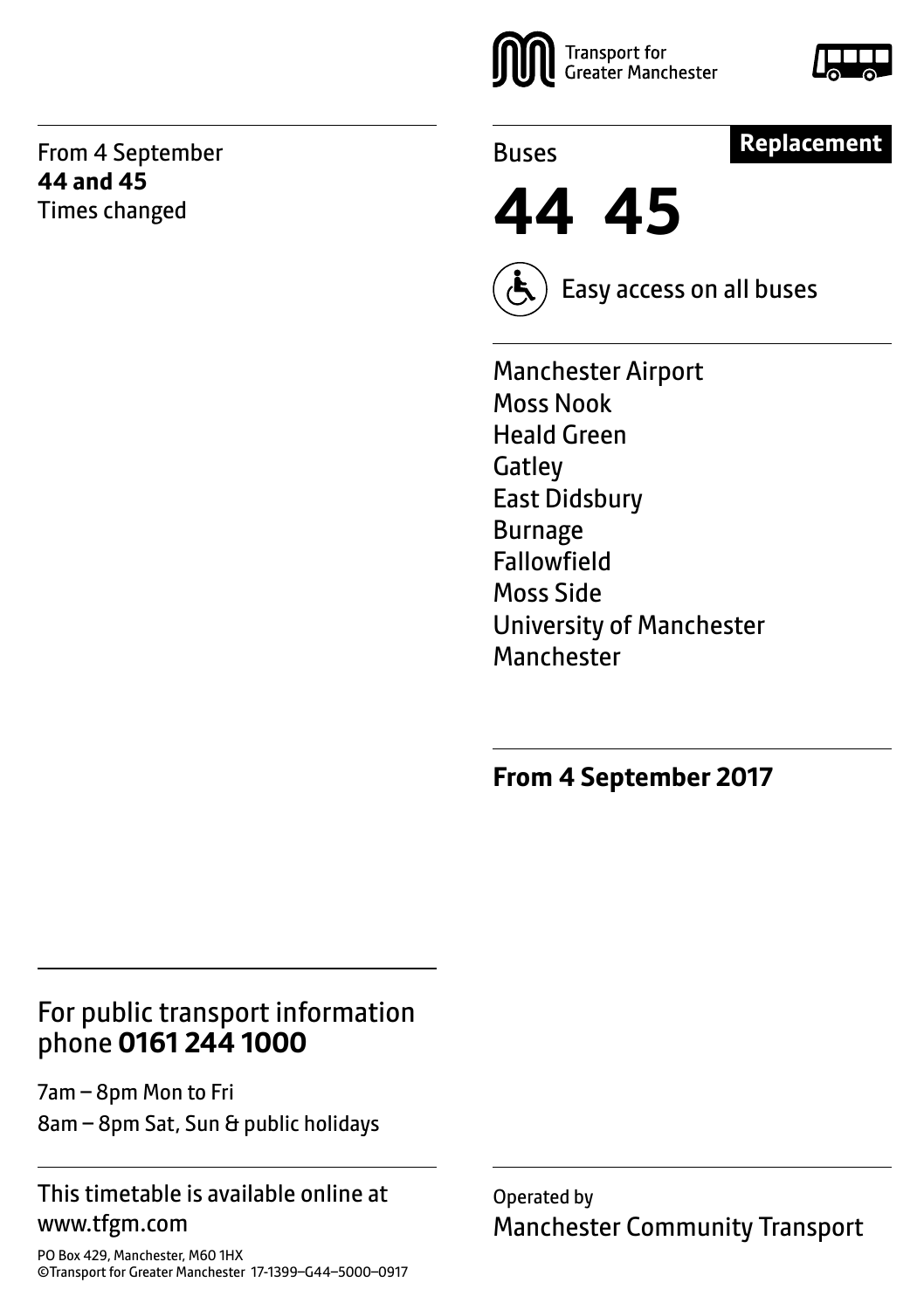# Additional information

### Alternative format

To ask for leaflets to be sent to you, or to request large print, Braille or recorded information phone 0161 244 1000 or visit www.tfgm.com

#### Easy access on buses



 Journeys run with low floor buses have no steps at the entrance, making getting on and off easier. Where shown, low floor buses have a ramp for access and a dedicated space for wheelchairs and pushchairs inside the bus. The bus operator will always try to provide easy access services where these services are scheduled to run.

# Using this timetable

Timetables show the direction of travel, bus numbers and the days of the week. Main stops on the route are listed on the left. Where no time is shown against a particular stop, the bus does not stop there on that journey. Check any letters which are shown in the timetable against the key at the bottom of the page.

### Where to find information about service changes

www.tfgm.com Bus station posters Leaflets from outlets.

# Tickets and information

Bus companies offer a range of tickets for use on their own buses. For travel on any service in the County, use System One tickets, including DaySaver. Travelshops provide tickets, information and journey planning advice on buses, trains and trams for work and pleasure.

# Using the 24 hour clock

Times are shown in four figures. The first two are the hour and the last two are the minutes.

0753 is 53 minutes past 7am 1953 is 53 minutes past 7pm



#### Operator details

#### **Manchester Community Transport**

Crossley Park, Crossley Road, Heaton Chapel, Stockport, SK4 5BF Telephone 0161 946 9255

#### **Travelshops**

#### **Manchester Piccadilly Gardens**  Mon to Sat 7am to 6pm

Sunday 10am to 6pm Public hols 10am to 5.30pm

#### **Manchester Shudehill Interchange**

Mon to Sat 7am to 7.30pm Sunday\* 10am to 1.45pm and 2.30pm to 5.30pm

#### **Stockport Bus Station**

Mon to Fri 7am to 5.30pm Saturday 8am to 5.30pm Sunday\* Closed

#### **Wythenshawe Interchange**

Mon to Sat 8.30am to 1.15pm and 2pm to 4pm Sunday\* Closed

\*Including public holidays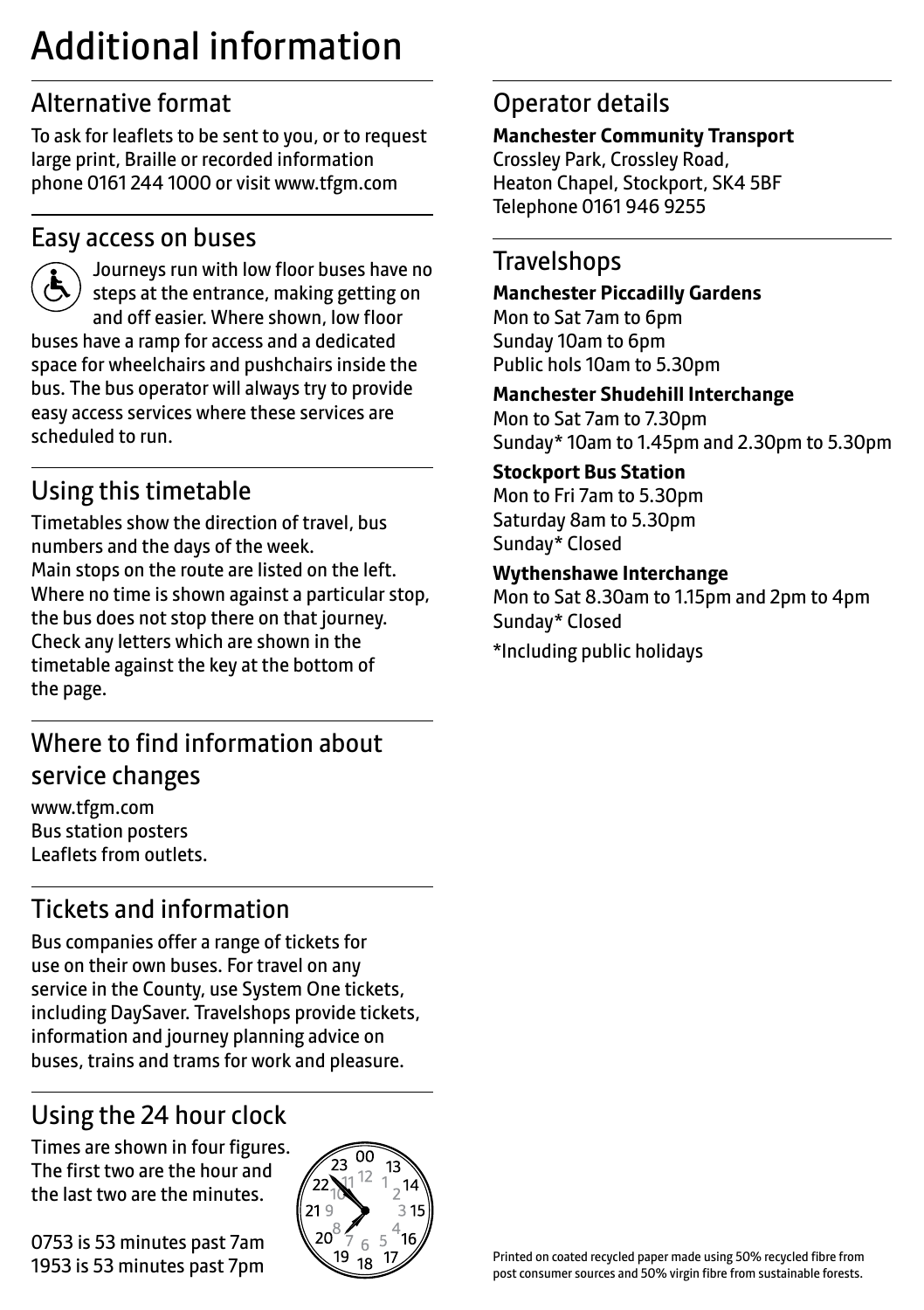# **44 45**

- Key  $\frac{1}{2}$ Bus route **Hail and ride: passengers** can get on or off the bus wherever it is safe  $\sim 0.01$ Train line Tram line **College** Direction of travel  $\overline{\phantom{a}}$ **Bus station/connection point**  $\bigcirc$ Train station **Metrolink stop**  $\blacksquare$ Hospital
- 44 Terminus
- **EXEC** Some journeys only



Trains to Crewe

> Contains Ordnance Survey data ©Crown copyright and database right 2010 ©0100022610 Transport for Greater Manchester 2017 Transport for Greater Manchester uses reasonable endeavours to check the accuracy of information published and to publish changes to information in a timely manner. In no event will Transport for Greater Manchester be liable for any loss that may arise from this information being inaccurate.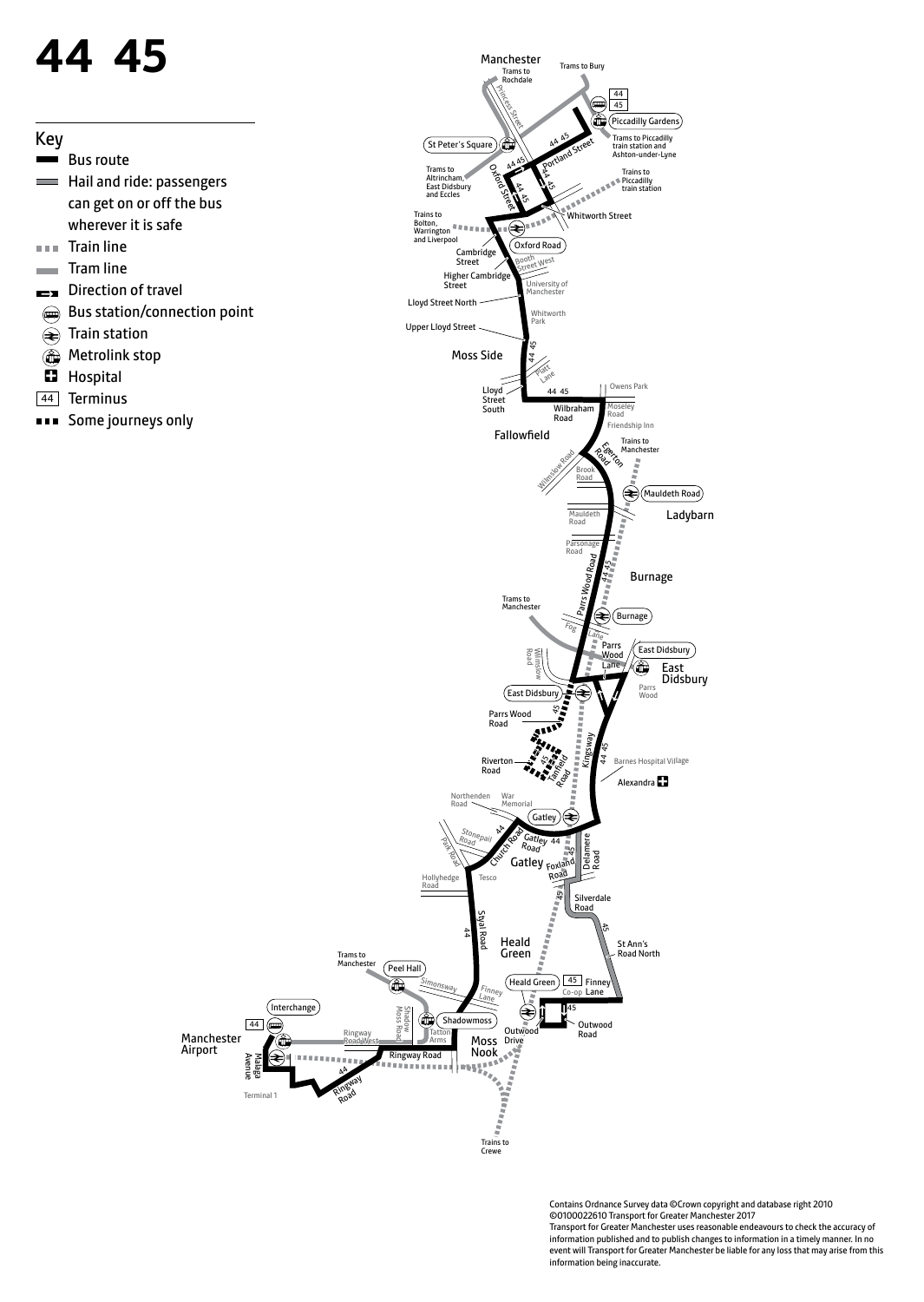# Manchester Airport — Gatley — East Didsbury — Fallowfield — Manchester 44 Heald Green — East Didsbury — Fallowfield — Manchester 45

#### Mondays to Fridays

|                                                  | 44 | 45        |                | 45   | 44   | 45   | 44   | 45   | 44   | 45   | 44   |  |
|--------------------------------------------------|----|-----------|----------------|------|------|------|------|------|------|------|------|--|
| Manchester Airport, Interchange                  |    |           | 0814           |      | 1031 |      | 1231 |      | 1437 |      |      |  |
| <b>Moss Nook, Tatton Arms</b>                    |    |           | 0821           |      | 1035 |      | 1235 |      | 1441 |      |      |  |
| Heald Green, Co-op                               |    | 0711      |                | 0933 |      | 1133 |      | 1342 |      | 1548 |      |  |
| Gatley, Silverdale Road                          |    | 0713      |                | 0935 |      | 1135 |      | 1344 |      | 1551 |      |  |
| Gatley, Tesco                                    |    |           | 0828           |      | 1042 |      | 1242 |      | 1448 |      | 1651 |  |
| <b>Barnes Hospital Village</b>                   |    | 0721      | 0837           | 0944 | 1047 | 1144 | 1247 | 1353 | 1453 | 1600 | 1659 |  |
| East Didsbury, Parrs Wood                        |    | 0724      | 0840           | 0946 | 1049 | 1146 | 1249 | 1355 | 1455 | 1602 | 1701 |  |
| East Didsbury, Riverton Road                     |    | 0729      |                | 0952 |      | 1152 |      | a    |      | 1607 |      |  |
| Egerton Road/Brook Road                          |    | 0636 0738 | 0854           | 1002 | 1102 | 1202 | 1302 | 1402 | 1502 | 1618 | 1715 |  |
| Fallowfield, Platt Lane                          |    |           | 0643 0745 0900 | 1009 | 1109 | 1209 | 1309 | 1409 | 1509 | 1625 | 1721 |  |
| Higher Cambridge St/Booth St West 0650 0754 0911 |    |           |                | 1016 | 1116 | 1216 | 1316 | 1416 | 1516 | 1634 | 1730 |  |
| Manchester, Piccadilly Gardens                   |    | 0700 0815 | 0927           | 1027 | 1127 | 1227 | 1327 | 1427 | 1527 | 1653 | 1753 |  |

#### **Saturdays**

|                                        | 45   | 44        | 45        | 44   | 45   | 44   |      | 44   | 45   | 44   | 45   |
|----------------------------------------|------|-----------|-----------|------|------|------|------|------|------|------|------|
| Manchester Airport, Interchange        |      | 0827      |           | 1032 |      | 1232 |      | 1432 |      | 1632 |      |
| Moss Nook, Tatton Arms                 |      | 0836      |           | 1036 |      | 1236 |      | 1436 |      | 1636 |      |
| Heald Green, Co-op                     | 0733 |           | 0933      |      | 1133 |      | 1342 |      | 1542 |      | 1742 |
| Gatley, Silverdale Road                | 0735 |           | 0935      |      | 1135 |      | 1344 |      | 1544 |      | 1744 |
| Gatley, Tesco                          |      | 0843      |           | 1043 |      | 1243 |      | 1443 |      | 1643 |      |
| <b>Barnes Hospital Village</b>         | 0744 |           | 0848 0944 | 1048 | 1144 | 1248 | 1353 | 1448 | 1553 | 1648 | 1753 |
| East Didsbury, Parrs Wood              | 0746 | 0850      | 0946      | 1050 | 1146 | 1250 | 1355 | 1450 | 1555 | 1650 | 1755 |
| East Didsbury, Riverton Road           | 0752 |           | 0952      |      | 1152 |      | a    |      | a    |      | a    |
| Egerton Road/Brook Road                |      | 0802 0902 | 1002      | 1102 | 1202 | 1302 | 1402 | 1502 | 1602 | 1702 | 1802 |
| Fallowfield, Platt Lane                |      | 0809 0909 | 1009      | 1109 | 1209 | 1309 | 1409 | 1509 | 1609 | 1709 | 1809 |
| Higher Cambridge St/Booth St West 0816 |      | 0916      | 1016      | 1116 | 1216 | 1316 | 1416 | 1516 | 1616 | 1716 | 1816 |
| Manchester, Piccadilly Gardens         | 0827 | 0927      | 1027      | 1127 | 1227 | 1327 | 1427 | 1527 | 1627 | 1727 | 1827 |
|                                        |      |           |           |      |      |      |      |      |      |      |      |

Buses 44 and 45 do not run on Sundays or public holidays

Buses 44 and 45 are run by Manchester Community Transport with the financial support of Transport for Greater Manchester

a – Does not serve Tanfield Road and Riverton Road

W– All bus 44 and 45 journeys are run using easy access buses. See inside front cover of this Bus Times leaflet for details